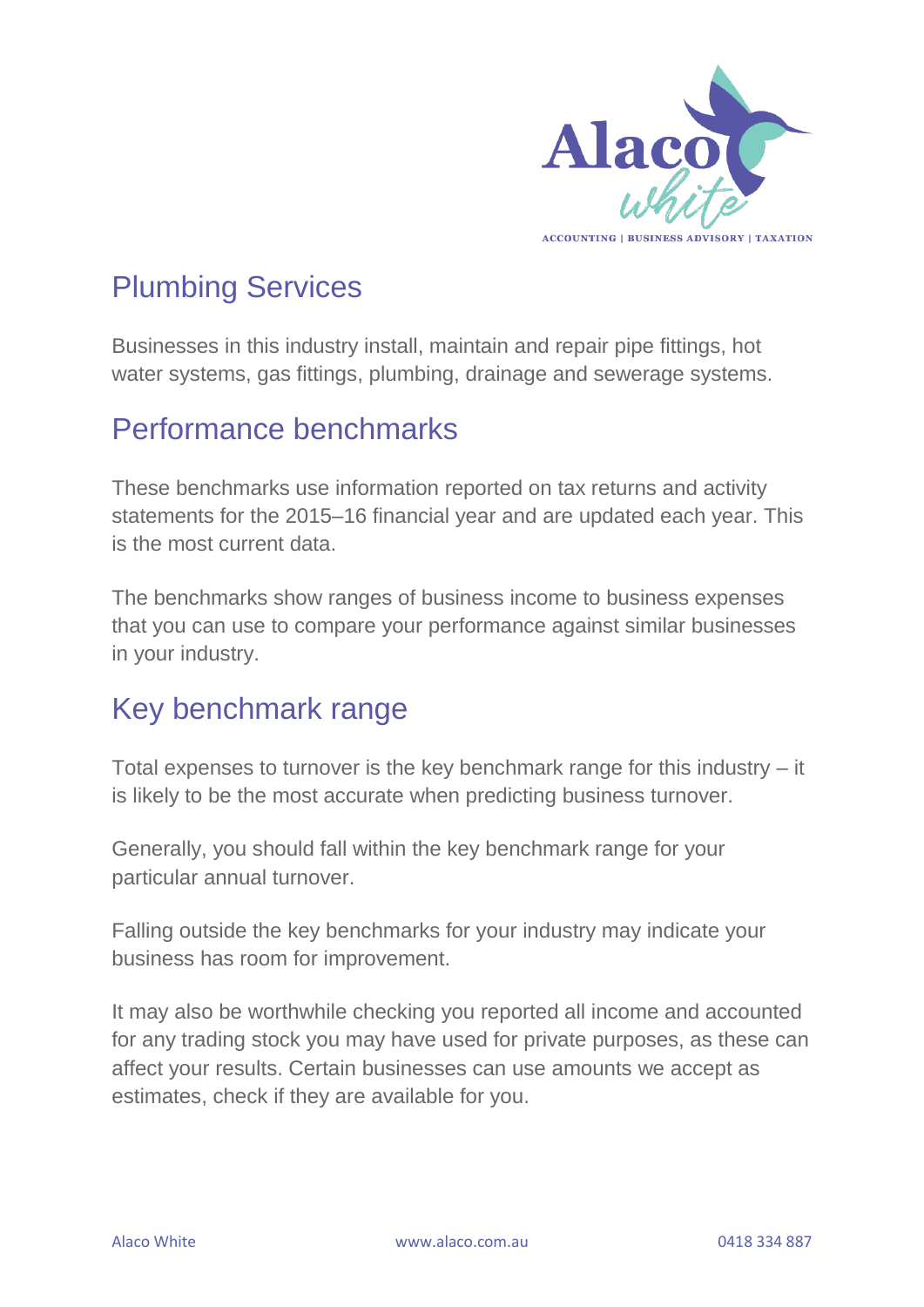# 2015–16 financial year

| Tax return – key benchmarks for 2015–16 |                         |                          |                        |  |  |
|-----------------------------------------|-------------------------|--------------------------|------------------------|--|--|
| Key benchmark<br>range                  | Annual turnover range   |                          |                        |  |  |
|                                         | $$50,000-$<br>\$150,000 | $$150,001-$<br>\$600,000 | More than<br>\$600,000 |  |  |
| <b>Total</b><br>expenses/turnover       | $51\% - 66\%$           | $63\% - 76\%$            | $78\% - 88\%$          |  |  |
| Average total<br>expenses               | 59%                     | 70%                      | 83%                    |  |  |

Activity statement – key benchmarks for 2015–16

| Key benchmark<br>range                   | Annual turnover range   |                          |                        |  |
|------------------------------------------|-------------------------|--------------------------|------------------------|--|
|                                          | $$50,000-$<br>\$150,000 | $$150,001-$<br>\$600,000 | More than<br>\$600,000 |  |
| Non-capital<br>purchases/<br>total sales | $41\% - 56\%$           | $48\% - 59\%$            | $50\% - 61\%$          |  |

#### Other benchmark information that may assist your business

Not all expenses, such as those below, are reported by every business.

Because there are fewer businesses in your industry that report this information, only use this information as a guide if it applies to your business.